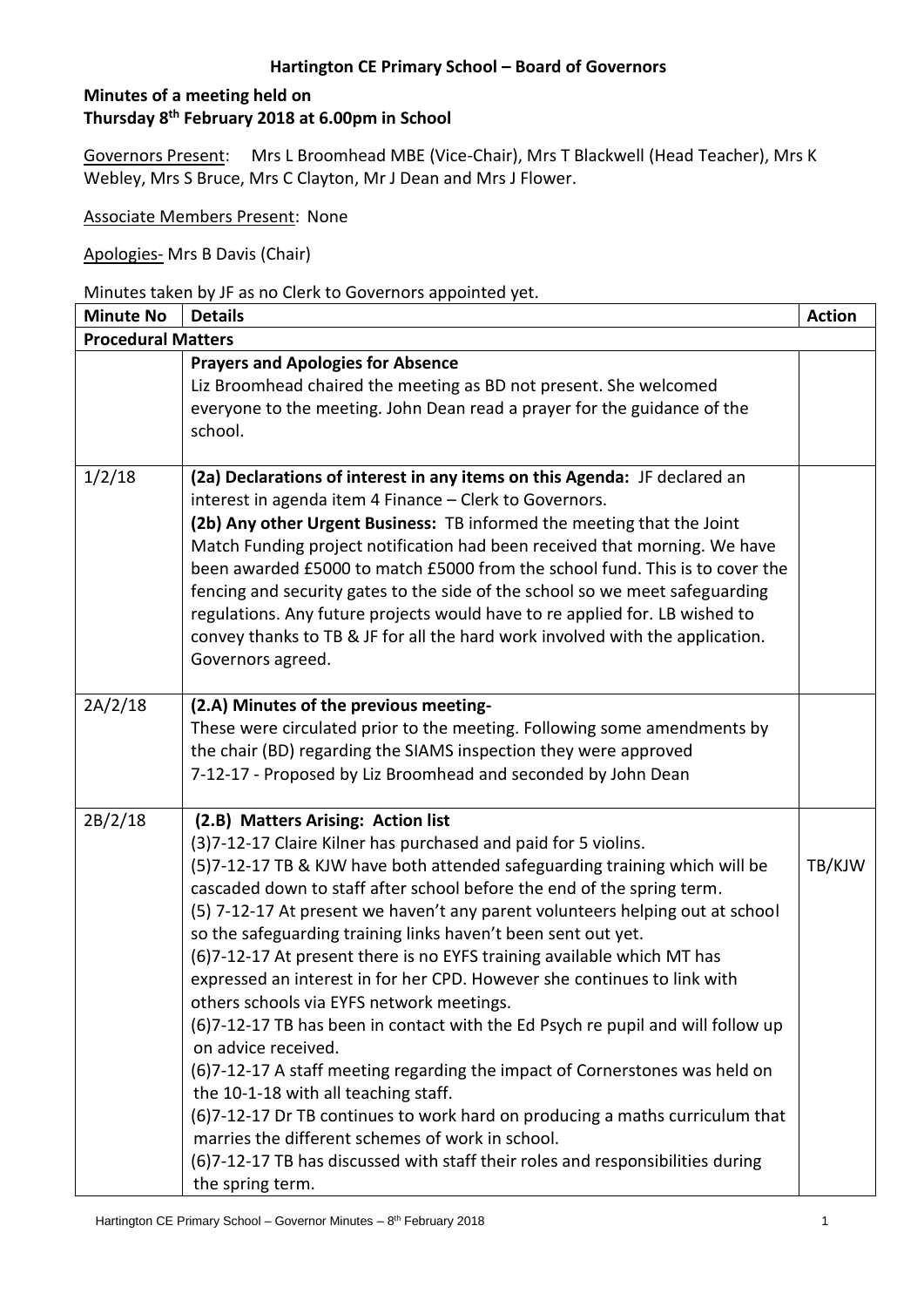|        | (7)7-12-17 The formulation of an action plan for the Diocese is in progress.<br>(7)7-12-17 TB is still to formulate three actions for the Governors re: SIAMS<br>(8)7-12-17 The press release re Primary Stars Kit has been axed as it is felt too<br>much time has elapsed since the kit arrived.<br>(8) 7-12-17 See agenda item 9<br>(9)7-12-17 LB has drafted a template for this but is unable to progress with it<br>due to too many other commitments. The governor actions are<br>Curriculum/SIAMS & EYFS. TB & JD agreed to take a look at this. LB is happy to<br>monitor the Curriculum action if JD would monitor the SIAMS and KW - EYFS.<br>(9)7-12-17 At present JD has been unable to attend Collective Worship on<br>Monday mornings due to other commitments. He has agreed to try and attend<br>some, but it was noted by TB that JD with other Governors do attend the<br>termly celebration assembly's.<br>(9)7-12-17 The Collective Worships have remained at 10:30 for the present<br>time as this is the optimum time ie: between the two learning session and the<br>beginning of break.<br>(9-A)7-12-17 The Highways meeting took place on the 23-1-18 - to be<br>discussed in agenda item 5 - Safeguarding                                                                                                                                                                                                                                                                                                                                                                                                                                                                                                                                                                                                                                                                                        | TB<br>TB/JD/<br>LB&<br><b>KW</b> |
|--------|-----------------------------------------------------------------------------------------------------------------------------------------------------------------------------------------------------------------------------------------------------------------------------------------------------------------------------------------------------------------------------------------------------------------------------------------------------------------------------------------------------------------------------------------------------------------------------------------------------------------------------------------------------------------------------------------------------------------------------------------------------------------------------------------------------------------------------------------------------------------------------------------------------------------------------------------------------------------------------------------------------------------------------------------------------------------------------------------------------------------------------------------------------------------------------------------------------------------------------------------------------------------------------------------------------------------------------------------------------------------------------------------------------------------------------------------------------------------------------------------------------------------------------------------------------------------------------------------------------------------------------------------------------------------------------------------------------------------------------------------------------------------------------------------------------------------------------------------------------------------------------------------------------------------------------|----------------------------------|
|        | Actions 8-2-18<br>See Action list attached.                                                                                                                                                                                                                                                                                                                                                                                                                                                                                                                                                                                                                                                                                                                                                                                                                                                                                                                                                                                                                                                                                                                                                                                                                                                                                                                                                                                                                                                                                                                                                                                                                                                                                                                                                                                                                                                                                 |                                  |
| 3/2/18 | <b>Head teachers Report</b><br>This was circulated to all governors three weeks prior to the meeting. No<br>questions were raised.<br>Since the report was written:-<br>LB & JF attended a Healthy & Safety Management training on the 30-1-18 it<br>was agreed that a Health & Safety Audit should be carried out.<br>JF attended a Fire Safety Awareness training the same day. This produced<br>paper work to update the Red Fire Safety File which lives in the Red Box.<br>Advice was given on how to conduct fire drills so the children experience<br>different scenarios ie: blocked exits, pupils in different rooms, playtimes,<br>missing child. The identified member of staff who is the key designated<br>sweeper is JF. However, all staff members are responsible for sweeping the<br>area they are working in at the time of the alarm. This will ensure no child is<br>left in the building should an emergency occur. These different scenarios are to<br>be practiced during the next term.<br>Due to building work been undertaken on the flat roof, during the summer<br>term, additional fire safety precautions have been added to the evacuation<br>sheet and the proposed on-site workmen have already been made aware of<br>these fire safety precautions. During some of this building work the Class 1<br>children will work in Class 2 and the Class 2 children will undertake lessons in<br>the hall.<br>Graham Hipkiss-Hicks (Temp caretaker) has undertaken legionella training.<br>Harvey Williams from DCC delivered an up-to-date Legionella log book and a<br>'Mini RayTemp' for testing. During his visit he went through the report that<br>had been sent by 'HSL Compliance' on the 17-1-18 when they undertook a<br>legionella's test. This had highlighted some issues (although the engineer had<br>said everything was in order) which Mr Williams explained to JF. Mr Williams | LB/JF/<br><b>SB</b><br>JF        |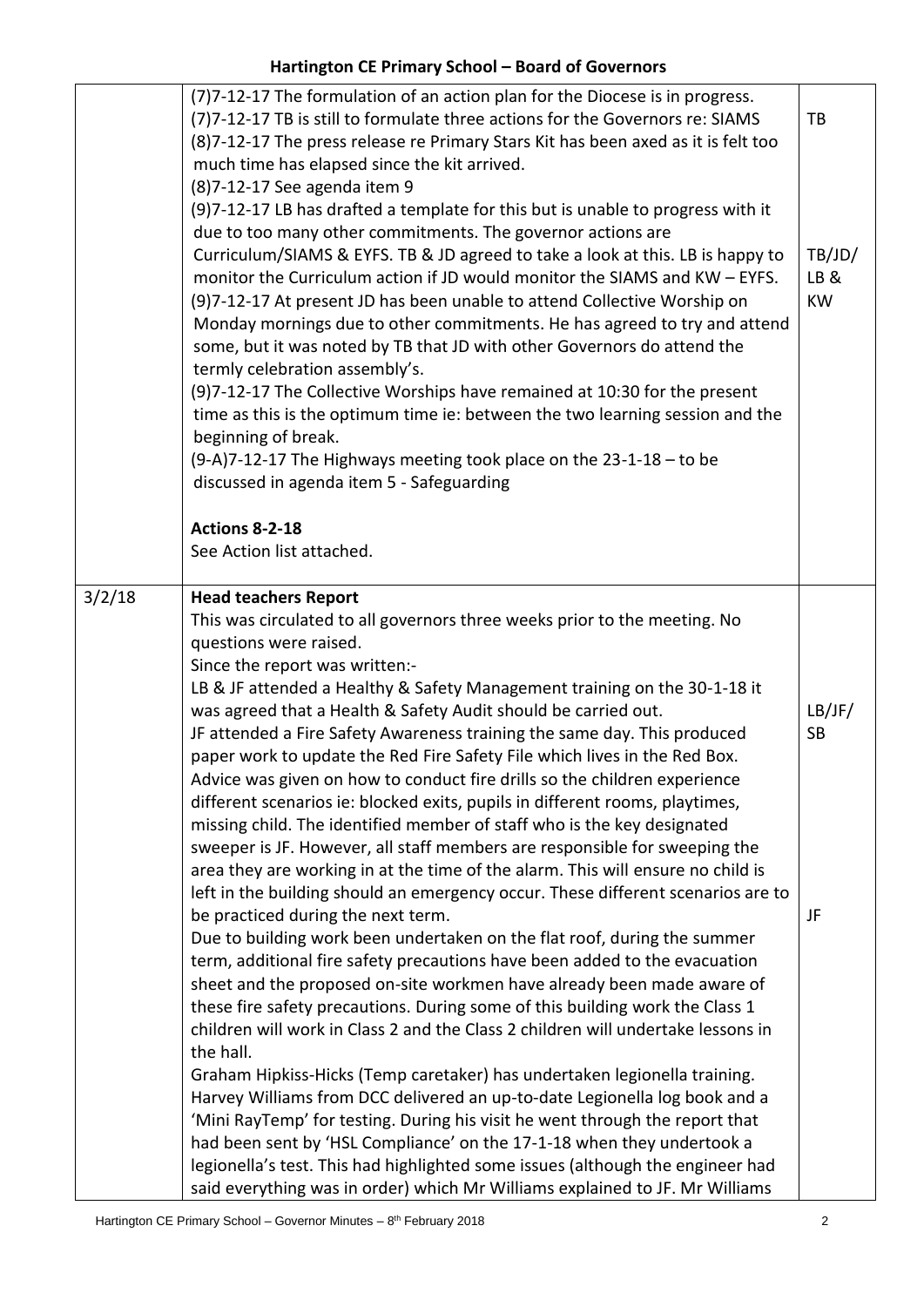|         | did raise concern over a pipe from the water heater in the kitchen, he took<br>photographs of it and was to report it to the appropriate engineers.<br>DCC have been into school and measured up for a condensed hood over the<br>sterilizer in the kitchen to help with reducing the condensation.<br>KW asked a challenging question: Is the hall door fitted with safety glass? TB<br>stated that she thought all glass doors in schools would automatically have<br>safety glass fitted. JF is to contact Dave Chadwick to find out.                                                                                                                                                                                                                                                                                                                                                                                                                                                                                                                                                                                                                                                                                                                                                                                                                                                                                                                                                                                                                                                                                                                                                                                                                                                                                                                                                                                                                                                                                                                                                                                                         | JF                       |
|---------|--------------------------------------------------------------------------------------------------------------------------------------------------------------------------------------------------------------------------------------------------------------------------------------------------------------------------------------------------------------------------------------------------------------------------------------------------------------------------------------------------------------------------------------------------------------------------------------------------------------------------------------------------------------------------------------------------------------------------------------------------------------------------------------------------------------------------------------------------------------------------------------------------------------------------------------------------------------------------------------------------------------------------------------------------------------------------------------------------------------------------------------------------------------------------------------------------------------------------------------------------------------------------------------------------------------------------------------------------------------------------------------------------------------------------------------------------------------------------------------------------------------------------------------------------------------------------------------------------------------------------------------------------------------------------------------------------------------------------------------------------------------------------------------------------------------------------------------------------------------------------------------------------------------------------------------------------------------------------------------------------------------------------------------------------------------------------------------------------------------------------------------------------|--------------------------|
| 4/12/17 | <b>Finance</b><br>Following on from a phone consultation regarding the budget, Dawn Wilson<br>has sent the budget for Spring term 5 & 6. This will be emailed to governors<br>before the next finance meeting in March with a request that any queries be<br>emailed before the meeting so the answers can be sought. At present the<br>budget looks healthy for 2017/18, 2018/19 but we go into the red in 2019/20.<br>As governors we need to look at possible ways of saving money. Dawn will be<br>attending school for a Budget setting meeting on Friday 9 <sup>th</sup> March prior to the<br>FGB Finance meeting on the 15 <sup>th</sup> March. The budget will require adopting at<br>that meeting. As things stand at present there will be no funding available for<br>Miss Gailley after Easter. At present she is delivering IT and French. The IT<br>curriculum has advanced so much that none of the staff feel confident to<br>deliver this subject. LB stated that we need to find a source of funding for the<br>library/literacy and Miss Gailley. LB is to speak to Keith Quine (Resident of<br>village) regarding grants etc. LB also suggested that a proposal be put together<br>for the PCC re costs etc. to see if they would consider another grant. The next<br>PCC meeting is on the 18-4-18. TB did not want to ask the PTA for further<br>funding at present as they had just purchased Cornerstones for the school.<br>We have had no Clerk to Governors since September 2016. At present JF is<br>covering the Clerk to Governors position and has been since July 2017, but<br>doesn't want the permanent position. Speaking to Dawn Wilson a clerk has<br>been included in the Budget. Therefore, it is proposed to pay JF retrospectively<br>from September 2017. Proposed by JD and seconded by SB. The role has been<br>advertised in the News & Views.<br>No one has applied for the position of Mid-Day Supervisor so this role is being<br>covered by JF every day and the break by MT, TB, KJW (Miss Gailley - Thursday<br>and DCCT - Tuesday) MT/JF & SG are paid for 30 minutes for the sessions they | JF<br><b>LB</b><br>TB/LB |
|         | cover. This means we will have a slight underspend on the 'Midday<br>supervisors' budget.<br>No one has applied for the catering assistance job so Mrs Stubbs is to continue<br>working on her own until the position is reviewed in July by her line manager.<br>See HT report re Caretaker position. Temporary caretaker Graham Hipkiss-<br>Hicks from Earl Sterndale will be covering the post for the foreseeable future.<br>TB has consulted Graham as to if he would be interested in the post on a<br>permanent basis. Graham has stated that he would but that DCC won't pay<br>travelling expenses, which he gets when covering the post on a temporary<br>basis. Graham is doing a wonderful job and has quickly got up to speed with<br>the roles & responsibilities (Grease trap, fire alarm texting, legionella's and<br>daily/weekly/monthly checks)                                                                                                                                                                                                                                                                                                                                                                                                                                                                                                                                                                                                                                                                                                                                                                                                                                                                                                                                                                                                                                                                                                                                                                                                                                                                               |                          |
|         | TB has spoken to Mrs Wildgoose about her position as KS2 teacher and given                                                                                                                                                                                                                                                                                                                                                                                                                                                                                                                                                                                                                                                                                                                                                                                                                                                                                                                                                                                                                                                                                                                                                                                                                                                                                                                                                                                                                                                                                                                                                                                                                                                                                                                                                                                                                                                                                                                                                                                                                                                                       | TB                       |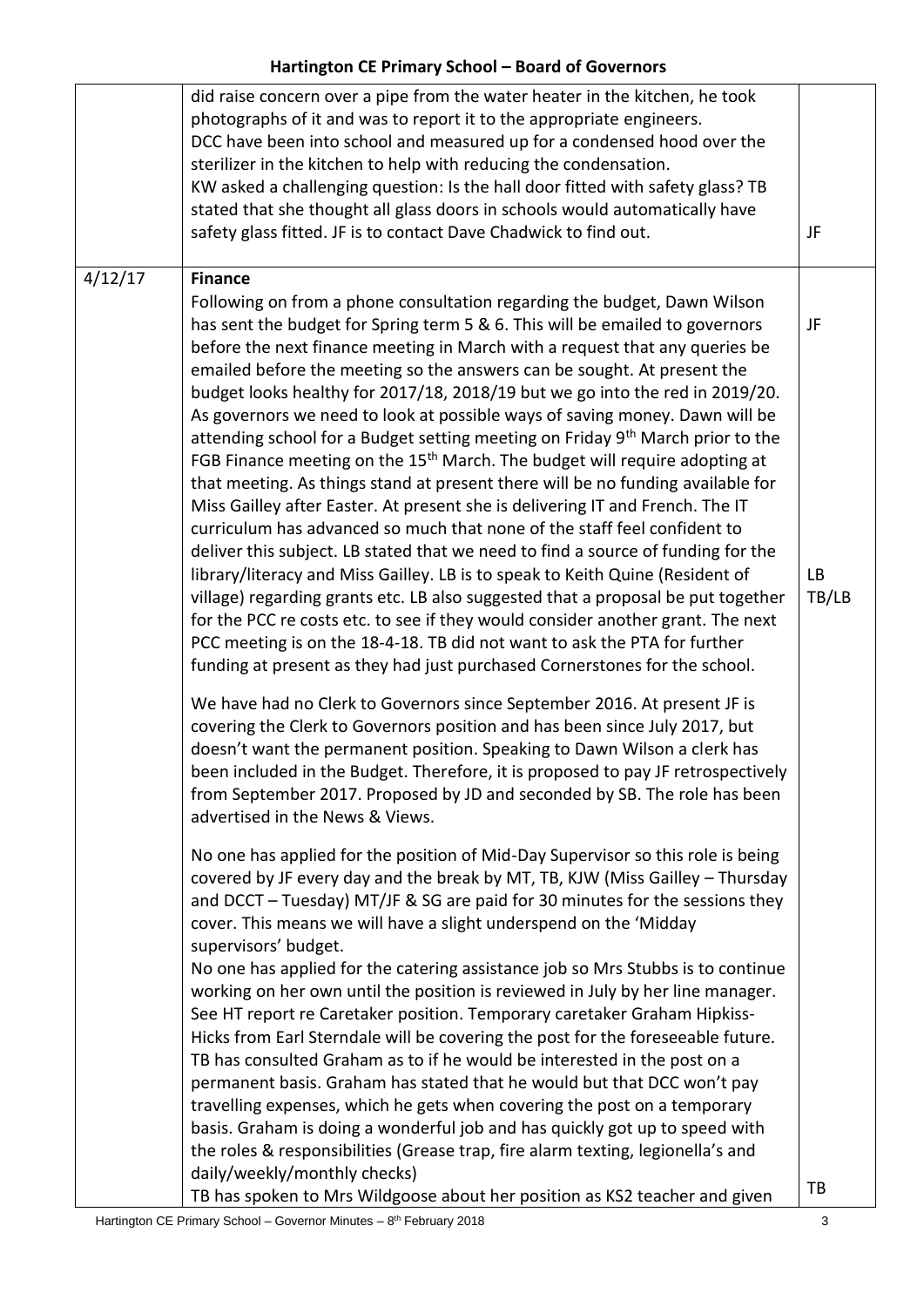|        | her till March 31 <sup>st</sup> to decide if she wishes to extend her contract.                                                                                                                                                                                                                                                                                                                                                                                                                                                                                                                                                                                                                                                                                                                                                                                                                                                                                                                                                                                                                                                                                                                                                                                                                                                                                                                                                                                                                      |                |
|--------|------------------------------------------------------------------------------------------------------------------------------------------------------------------------------------------------------------------------------------------------------------------------------------------------------------------------------------------------------------------------------------------------------------------------------------------------------------------------------------------------------------------------------------------------------------------------------------------------------------------------------------------------------------------------------------------------------------------------------------------------------------------------------------------------------------------------------------------------------------------------------------------------------------------------------------------------------------------------------------------------------------------------------------------------------------------------------------------------------------------------------------------------------------------------------------------------------------------------------------------------------------------------------------------------------------------------------------------------------------------------------------------------------------------------------------------------------------------------------------------------------|----------------|
|        |                                                                                                                                                                                                                                                                                                                                                                                                                                                                                                                                                                                                                                                                                                                                                                                                                                                                                                                                                                                                                                                                                                                                                                                                                                                                                                                                                                                                                                                                                                      |                |
| 5/2/18 | <b>Safeguarding: Ofsted recommendations</b><br>Kathy Wildgoose (KJW) attended a full day's Designated Safeguarding training<br>on the 16 <sup>th</sup> January 2018. TB attended a half day refresher Designated<br>Safeguarding training day on the 8 <sup>th</sup> February 2018. Information from the<br>trainings is to be cascaded down to staff. E-Safety training is to be highlighted<br>in the curriculum and the children are to produce posters for a display.                                                                                                                                                                                                                                                                                                                                                                                                                                                                                                                                                                                                                                                                                                                                                                                                                                                                                                                                                                                                                            | TB/KJW         |
|        | Documents for the web site have been highlighted at the trainings and TB will<br>cascade these to JF for up loading.                                                                                                                                                                                                                                                                                                                                                                                                                                                                                                                                                                                                                                                                                                                                                                                                                                                                                                                                                                                                                                                                                                                                                                                                                                                                                                                                                                                 | TB/JF          |
|        | The safety fencing and gates to the side and back of school will now go ahead<br>thanks to the Joint Match Funding grant.<br>The highways meeting attended by David Annat, John Dean, TB, Isabel<br>Mulligan and her senior Steve Alcock on the 23rd January 2018 took place in<br>school. After a long discussion regarding moving the 30 mile sign, possible<br>flashing lights on school sign, speed of vehicles through village etc. a positive<br>outcome has been achieved. It has been agreed to move the '30' and<br>'Hartington' sign to the right side of the road on entering the village from the<br>A515 to make them more visible. Flashing lights on the school sign which will<br>flash at the start and end of the school day. There may be a possibility that the<br>operating of these can take place from within the school for breakfast clubs/<br>after school clubs etc. This will be done in the next budget year (Apr 2018) if<br>not before. SB reported back from the Parish Council meeting -7.2.18.<br>TB wished to thank JD for acting as liaison between David Annat, Sandra<br>Hampson, the PCC and school.<br>The safeguarding S175 and action plan were completed by TB in October 2017<br>prior to Ofsted but following safeguarding training undertaken by TB & KJW<br>the S175 Audit form and action plan is to be reviewed and submitted for<br>Governor approval at the next meeting. This will then be sent to Debbie<br>Peacock 'Child Protection Manager'. | TB/JF<br>TB/JF |
| 6/2/18 | <b>Curriculum</b>                                                                                                                                                                                                                                                                                                                                                                                                                                                                                                                                                                                                                                                                                                                                                                                                                                                                                                                                                                                                                                                                                                                                                                                                                                                                                                                                                                                                                                                                                    |                |
|        | (a) EYFS - See report.<br>The Joint Match Funding application has been approved to a value of £5000<br>matched by £5000 from school to meet the safeguarding requirements. This<br>confirmation letter requires signing and returning to Judith Holmes, Business<br>Administration Officer.                                                                                                                                                                                                                                                                                                                                                                                                                                                                                                                                                                                                                                                                                                                                                                                                                                                                                                                                                                                                                                                                                                                                                                                                          | TB             |
|        | (b) Literacy - Accelerator reader / Cornerstones - See Report<br>MT is following the Cornerstones curriculum with the EYFS children.                                                                                                                                                                                                                                                                                                                                                                                                                                                                                                                                                                                                                                                                                                                                                                                                                                                                                                                                                                                                                                                                                                                                                                                                                                                                                                                                                                 |                |
|        | (c) Numeracy – See report<br>Dr TB is still in the process of meshing all the schemes together and<br>formulating a scheme that all staff can follow. He is also in the process of<br>writing a series of lesson plans for the delivery of Algebra at key stage 2. A<br>letter re impact of Dr TB is to be written to Hartington Charities to let them<br>know how their generous donation is impacting the school. Letter to be<br>forwarded to Rev Benson - Hartington Charities. Dr TB has been monitoring<br>the delivery of numeracy throughout the school and supporting where                                                                                                                                                                                                                                                                                                                                                                                                                                                                                                                                                                                                                                                                                                                                                                                                                                                                                                                 | TB/JF          |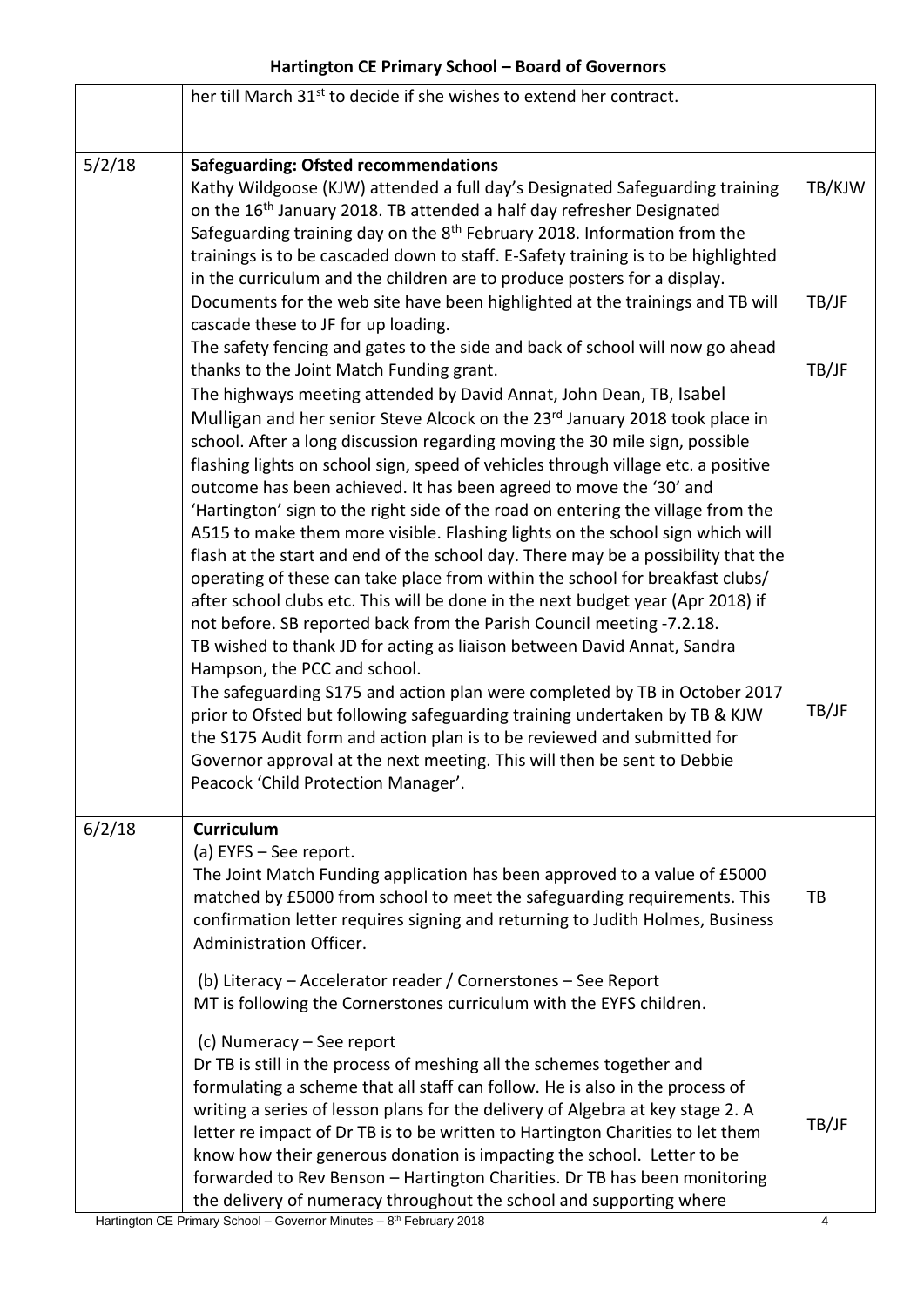|        | needed. It has also been noted that he has had a positive impact among the<br>male pupils.                                                                                                                                                                                                                                                                                                                                                                                                                                                                                                                                                                                                                                                                                                                                                                                                                                                                                                                                                                                                                                                                                                                                                                                       |              |
|--------|----------------------------------------------------------------------------------------------------------------------------------------------------------------------------------------------------------------------------------------------------------------------------------------------------------------------------------------------------------------------------------------------------------------------------------------------------------------------------------------------------------------------------------------------------------------------------------------------------------------------------------------------------------------------------------------------------------------------------------------------------------------------------------------------------------------------------------------------------------------------------------------------------------------------------------------------------------------------------------------------------------------------------------------------------------------------------------------------------------------------------------------------------------------------------------------------------------------------------------------------------------------------------------|--------------|
| 7/2/18 | <b>Monitoring and Assessment</b><br>All pupil assessment have been updated at the end of the autumn term. All<br>pupils have made some progress but have not yet met their attainment<br>targets. Within the cornerstones framework for assessment it has been noted<br>by all class teachers that all indicators for learning are included within each<br>term whether they have been taught or not. Therefore the class teachers are<br>only able to assess what they have taught. However, by the end of the<br>summer term the curriculum will have been taught in its entirety so there are<br>no gaps to learning. At present all pupils are working in the two categories<br>'working towards or emerging'. No pupil can achieve 'expected or exceeding<br>levels' until they have been taught all of the curriculum.<br>At present the class split from January to March (Spring term) is as follows:<br>Miss Lucy Crowther BA3 student Year 4 x 4, KJW year 5 x2 & Y6 x2 this is<br>allowing her to focus on the Upper KS2 curriculum. TB has year 2 x1, Y3 x3 &<br>Y4 x1 and MT - EYFS x4.<br>The year 4 x2 children return to class 2 for RE and PE. After Easter the class<br>split will be re-shuffled as Miss Crowther will have finished her 8 week<br>placement. | TB/KJW       |
| 8/2/18 | <b>SIAMS</b> - This has to be on every agenda<br>TB/KJW are to formulate an action plan in readiness for Alison Brown's visit on<br>19-3-18. TB has contacted Paul Hunter as his role as Link Advisor and as a head<br>of a school who received 'Outstanding' following their last SIAMS inspection.<br>This is to ask for his input formulating the schools action plan and to provide<br>ideas and support regarding pupil understanding of the different<br>denominations within the Christian church around the world.<br>Nicky Fenton from the Diocese is to complete a learning walk around the<br>school with KJW, TB and (foundation governors) LB & JD to look for the<br>distinctive Christian characteristics of the school and identify actions for the<br>school improvement plan. Date to be confirmed<br>TB is to attend a SIAMS frame work briefing on the 8-3-18 at Willersley Castle.                                                                                                                                                                                                                                                                                                                                                                          | TB/KJW<br>JF |
| 9/2/18 | PE & School Sports Premium - See report<br>LB presented a report to the Governors. She stated that the school was on<br>target with actions 1,2,4 and 5. Although no work has been undertaken within<br>the school regarding action 3 at this present time. TB & LB are actively seeking<br>opportunities with other companies that deliver PE for onsite staff training and<br>development in the delivery of the PE curriculum.<br>To help support the 30 minutes of physical activity in school, 4 pupils have<br>been identified to join the two year five pupils that have undertaken the<br>Change 4 Life training. This will involve these children running a lunch time<br>club with support from the staff on duty. At present we are awaiting the C4L<br>resources to arrive.<br>KJW and Dr TB are to deliver maths through PE after the SAT's in May. They<br>are to target numeracy curriculum areas which the children are experiencing<br>difficulties in eg: problem solving. This will involve teaching children strategies                                                                                                                                                                                                                                      | TB/LB        |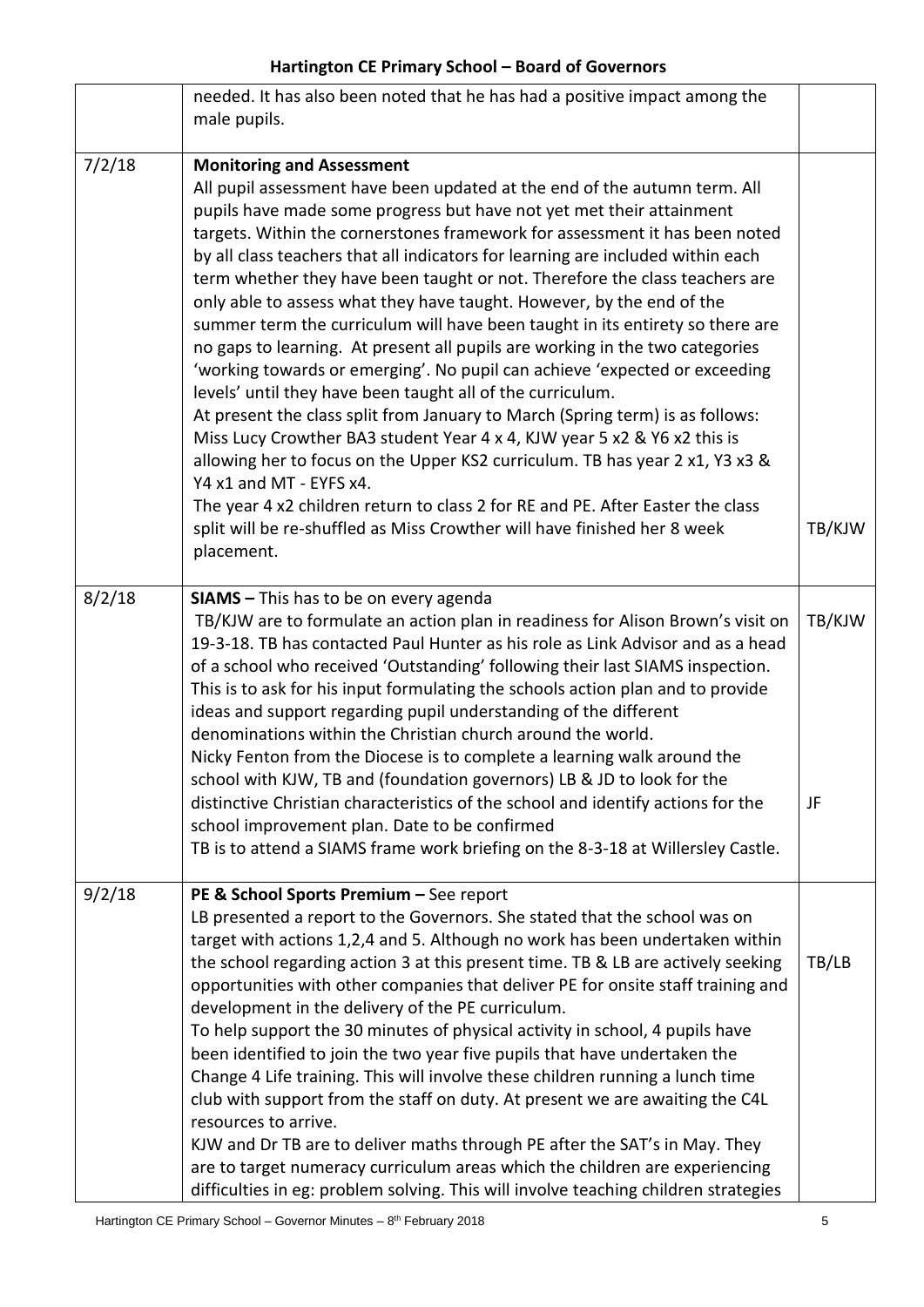|               | of how to approach multi step tasks and break them down into simple steps to<br>work through.<br>The funding to pay Dr TB will come from the SSPF. This initiative is supported<br>by Janice Price and the PE and sports premium conditions of grant stipulated<br>by the government. The SSPF funding for 2017/18 is £13,000 not £16,000 as<br>previously thought. The funding is based on the number of children in school<br>but doesn't include EYFS children. Therefore, we will receive payment for 13<br>children not 17.<br>TB & LB are still to arrange a meeting with Rich Mansfield to discuss DCCT<br>delivery of PE for this academic year. The school has had PE support from DCCT<br>for over 15 years and the quality of the sport delivery has declined over the<br>last two years. However, at present DCCT are delivering gymnastics/ dance and<br>it has been very well received by the children and the after school club<br>attendance has doubled this term. The facilitator Heather Bennett delivers<br>very structured, clear lessons and the children are enjoying them.<br>TB & LB are proactively looking for additional providers. 'Rugger Ed's - Buxton<br>Rugby Club - Nathan Nolan and Jack Jones delivered a taster session which was<br>heartily received. The facilitators have PHD's and can deliver CPD. Since then<br>Nathan has left 'Rugger Ed's but Jack continues to run the business with his<br>father 'Kit'. A meeting has been arranged between Jack/Kit, TB/LB for 13-2-18<br>to discuss the possibility of further taster sessions and Rugger Ed's being part<br>of the PE delivery in September 2018. Melanie Flude who delivered the<br>Bikeability is also a PE coach with a dance and gym specialism she has also<br>expressed an interest in delivering the PE sessions. An email has been sent<br>asking her to contact us to arrange an appointment to discuss. | TB/LB<br>TB/LB      |
|---------------|------------------------------------------------------------------------------------------------------------------------------------------------------------------------------------------------------------------------------------------------------------------------------------------------------------------------------------------------------------------------------------------------------------------------------------------------------------------------------------------------------------------------------------------------------------------------------------------------------------------------------------------------------------------------------------------------------------------------------------------------------------------------------------------------------------------------------------------------------------------------------------------------------------------------------------------------------------------------------------------------------------------------------------------------------------------------------------------------------------------------------------------------------------------------------------------------------------------------------------------------------------------------------------------------------------------------------------------------------------------------------------------------------------------------------------------------------------------------------------------------------------------------------------------------------------------------------------------------------------------------------------------------------------------------------------------------------------------------------------------------------------------------------------------------------------------------------------------------------------------------------------------------------------------------|---------------------|
| $10 - 2 - 18$ | <b>Ofsted</b>                                                                                                                                                                                                                                                                                                                                                                                                                                                                                                                                                                                                                                                                                                                                                                                                                                                                                                                                                                                                                                                                                                                                                                                                                                                                                                                                                                                                                                                                                                                                                                                                                                                                                                                                                                                                                                                                                                          |                     |
|               | The inspection questionnaire for school staff results have been collated and<br>most responses either agreed or strongly agreed with the statements.                                                                                                                                                                                                                                                                                                                                                                                                                                                                                                                                                                                                                                                                                                                                                                                                                                                                                                                                                                                                                                                                                                                                                                                                                                                                                                                                                                                                                                                                                                                                                                                                                                                                                                                                                                   |                     |
| $11 - 2 - 18$ | <b>Policies</b><br>10 policies were presented, prior to the meeting, for reading and approving.<br>Code of Conduct for the Governing Body, Equality Policy, School Complaints<br>Policy, Literacy Homework Policy, Breakfast Club Policy, EYFS Policy, Missing<br>Child Policy, Child Friendly Anti Bullying Policy, Fire Evacuation Procedures/<br>Fire Prevention Basics, School Uniform Policy. All policies were approved by JD<br>and seconded by TB. These policies are to be uploaded to the web site.<br>The Child Friendly Anti Bullying Policy was created with the children's input to<br>provided them with the opportunity of 'having a voice' regarding the running                                                                                                                                                                                                                                                                                                                                                                                                                                                                                                                                                                                                                                                                                                                                                                                                                                                                                                                                                                                                                                                                                                                                                                                                                                      | JF                  |
|               | of the school.<br>Following Health & Safety training attended by JF & LB a recommendation is<br>that children are to be involved with the safeguarding process when<br>completing the Health & Safety Audit, because children see the outlay of the<br>school in a different perspective to an adult. This is also considered good<br>practice. This will be an item on the next School council involving SB &CC<br>A list of policies that auditors will look at can be found in issue 12<br>Autumn/Winter issue of Audit Matters. JF is updating the policies lists to<br>ensure all recommended ones are included.                                                                                                                                                                                                                                                                                                                                                                                                                                                                                                                                                                                                                                                                                                                                                                                                                                                                                                                                                                                                                                                                                                                                                                                                                                                                                                  | SB/CC/<br>TB<br>JF. |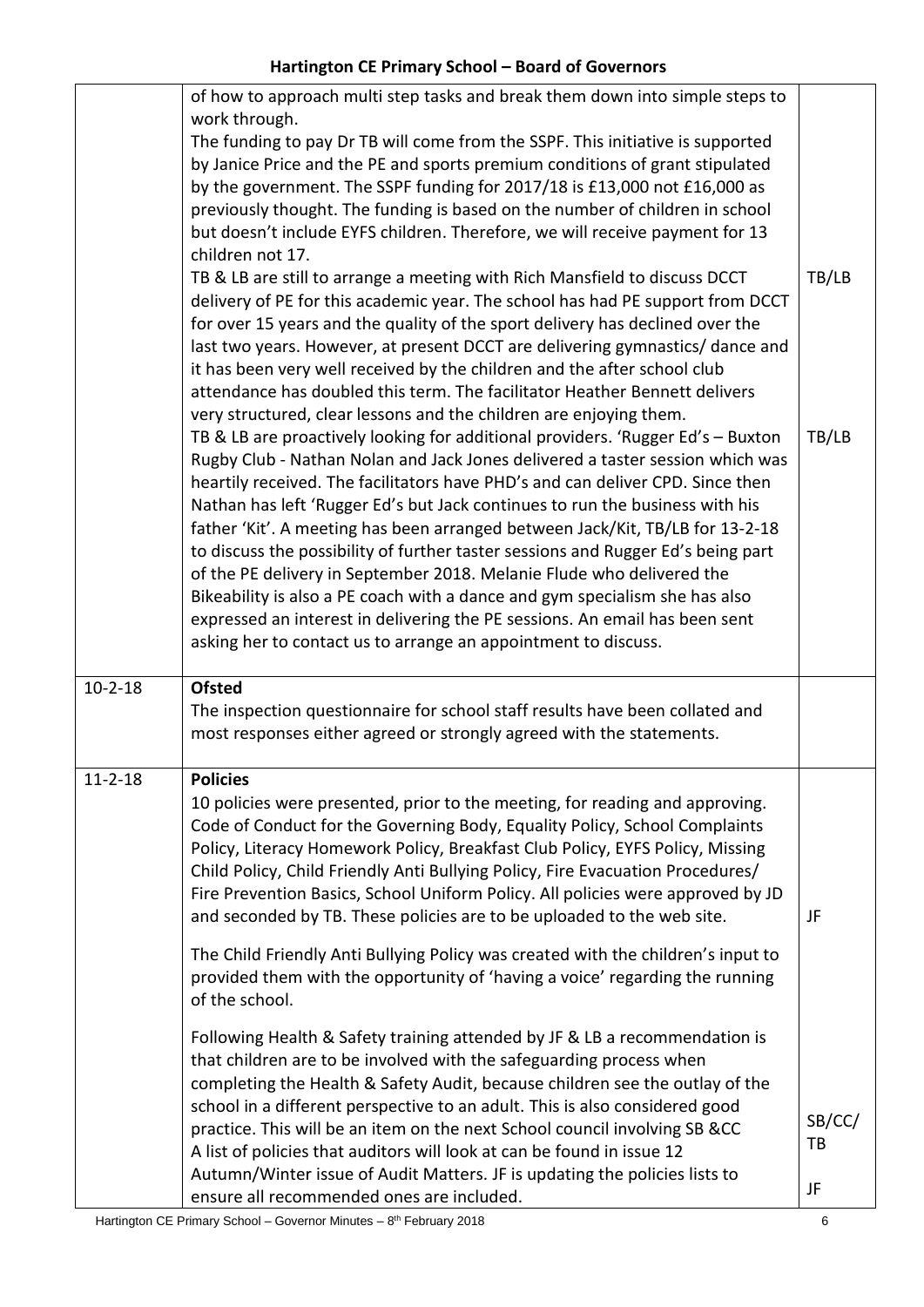|               | The SFVS is to be completed, approved by FGB and emailed to Jane Wallhead<br>before 31-3-18                                                                                                                                                                                                                                                                                                                                                                                                                                                                                                                                                                                                                                                                                                                                                      | TB/JF     |
|---------------|--------------------------------------------------------------------------------------------------------------------------------------------------------------------------------------------------------------------------------------------------------------------------------------------------------------------------------------------------------------------------------------------------------------------------------------------------------------------------------------------------------------------------------------------------------------------------------------------------------------------------------------------------------------------------------------------------------------------------------------------------------------------------------------------------------------------------------------------------|-----------|
| $12 - 2 - 18$ | $SEN - see report$<br>A new SEN profile for recording individual pupil's needs has been introduced<br>and will stay with the child throughout their school life. The pupil's progress,<br>agencies involved, reports etc. will all be recorded on this profile. It has been<br>recommended by the LA that all children who are at present on the SEN<br>register have all their reports transferred to the new system. This will be a<br>mammoth task as the present SEN files on individual pupils are huge.<br>Therefore, the recommendation made at the SEND briefing on the 8-11-17 was<br>that any new pupil referrals made that all their details are written on the new<br>form.                                                                                                                                                          |           |
| $13 - 2 - 18$ | Pupil Premium - Reported on SEN report.                                                                                                                                                                                                                                                                                                                                                                                                                                                                                                                                                                                                                                                                                                                                                                                                          |           |
| $14 - 2 - 18$ | <b>Web Site</b><br>Following the half day safe guarding course the schools' commitment to<br>safeguarding needs to be evident on the welcome page. The vision statement<br>has been changed to include the words 'safe' and 'nurturing environment' this<br>is on the web site and headed paper.<br>JF has agreed to create a policies page with a sub page for each group of<br>policies. Also specific policies that are linked to a subject will be available on<br>the allotted page thus cross referencing them.                                                                                                                                                                                                                                                                                                                            | JF        |
| $15 - 2 - 18$ | Correspondence<br>A list of all the correspondence since December 2017 was read out to the<br>governors. (All letters on file)<br>JD informed the meeting that a letter should have been received from the BHF<br>regarding the sponsored swim in November. The swim raised a total of<br>£5072.83, gift aid is still to be applied for so the total will be slightly more.<br>Hartington raised a total of £2003.50 and retained the shield for raising the<br>most. Burbage Primary came second and Ashbourne Primary third. Certificates<br>are in the post.                                                                                                                                                                                                                                                                                  |           |
|               | GDPR - General Data Protection Regulations is due to come into force on the<br>25 <sup>th</sup> May 2018. This will affect the way we store personal data and will require<br>careful consideration. JF has attended a briefing on the subject but final<br>decisions have still to be made on who is responsible for GDPR within the<br>school. Both TB & JF are at present excluded from this responsibility as TB is<br>the representative who would go to court if there was a breach and JF is the<br>person responsible for inputting the data. A breach of personal data could<br>result in a substantial fine.<br>$HYPAC - A$ vote of thanks was given to LB for organising the CPR course with<br>the first responders. Also the parents for their support over the two nights. A<br>donation of £50 was given to the first Responders. | JF        |
|               | Governor News Letter - KW has agreed to produce another newsletter. This is<br>to include the CPR course, BHF achievements, Numeracy support, Sam Gailley                                                                                                                                                                                                                                                                                                                                                                                                                                                                                                                                                                                                                                                                                        | <b>KW</b> |